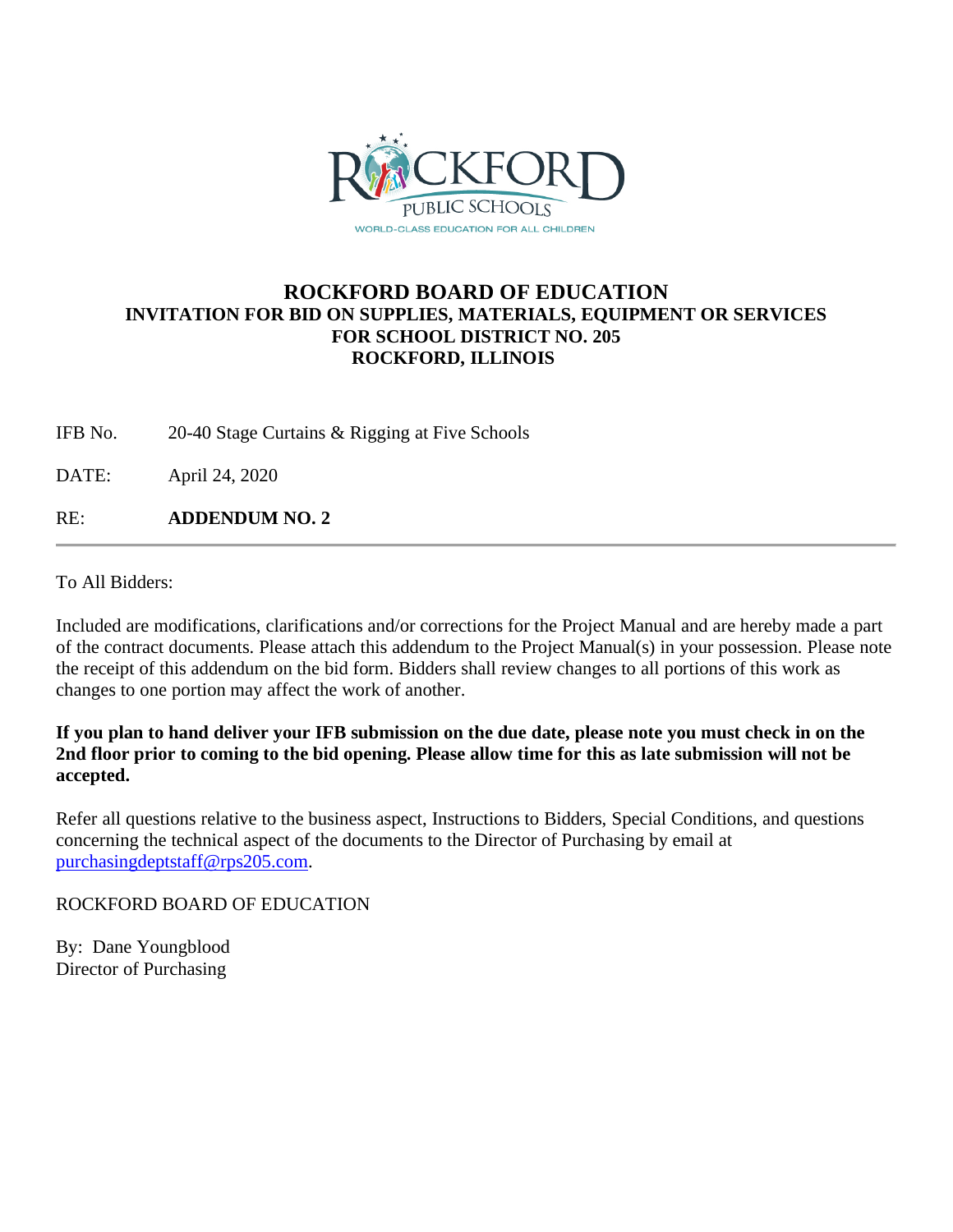STAGE CURTAIN & RIGGING PROJECT AT WASHINGTON, LINCOLN, EAST, GUILFORD & JEFFERSON SCHOOLS ROCKFORD PUBLIC SCHOOLS 205 ROCKFORD, ILLINOIS

#### LARSON & DARBY GROUP **ARCHITECTURE-ENGINEERING-INTERIORS**

4949 Harrison Avenue, Suite 100  $\blacksquare$  Rockford, IL 61108 815/484-0739 FAX 815.229.9867

- TO: ALL BIDDERS
- RE: ADDENDUM #2

Changes to Bidding Documents Dated March 24, 2020

PROJECT: STAGE CURTAIN & RIGGING PROJECT AT WASHINGTON, LINCOLN, EAST, GUILFORD & JEFFERSON SCHOOLS ROCKFORD PUBLIC SCHOOLS 205 ROCKFORD, ILLINOIS RPS PROJECT NO.: 2021, IFB 20-40 LDG PROJECT NO.: 30068

DATE: April 24, 2020

Please attach this Addendum to the Project Manual and Drawings for the referenced project. Take the changes to the Project Manual and Drawings into consideration in preparing your Bid.

Bidders shall make note in writing on Bid Form that this Addendum has been taken into consideration. Failure to do so may be sufficient cause to reject the Bid.

LARSON & DARBY GROUP By\_\_\_\_\_\_\_\_\_\_\_\_\_\_\_\_\_\_\_\_\_\_\_\_\_\_\_\_\_\_\_\_\_\_\_ Christopher W. Anderson

This Addendum consists of 3 pages, plus materials itemized herein.

### I. RESPONSES TO BIDDER QUESTIONS

A. JEFFERSON HS:

1. Question: Item 1 instructs us to remove and replace the cable running lines in the counterweight system. The cable in the electrically operated winch for the screen is fairly new. Do we replace it too? Answer: Remove and replace the cable running lines in counterweight system only.

2. Question: Item 2A instructs us to remove and replace the "hemp" line. The only "hemp" line is on three unused counterweight sets. Should we still replace the lines? If not, should we remove the rope? And the three unused arbors and rope locks? Answer: Do not replace hand lines. Remove the unused arbors and rope locks.

3. Question: Who removes and rehangs the drapery? Answer: Include this in scope of work in bid.

4. Question: Who removes and rehangs the stage lights? Answer: Include this in scope of work in bid.

5. Question: Please confirm that the (3) line sets that have been abandoned as a result of the installation of a projector are not to be included with the line sets that get new rigging. Answer: Remove these (3) line sets.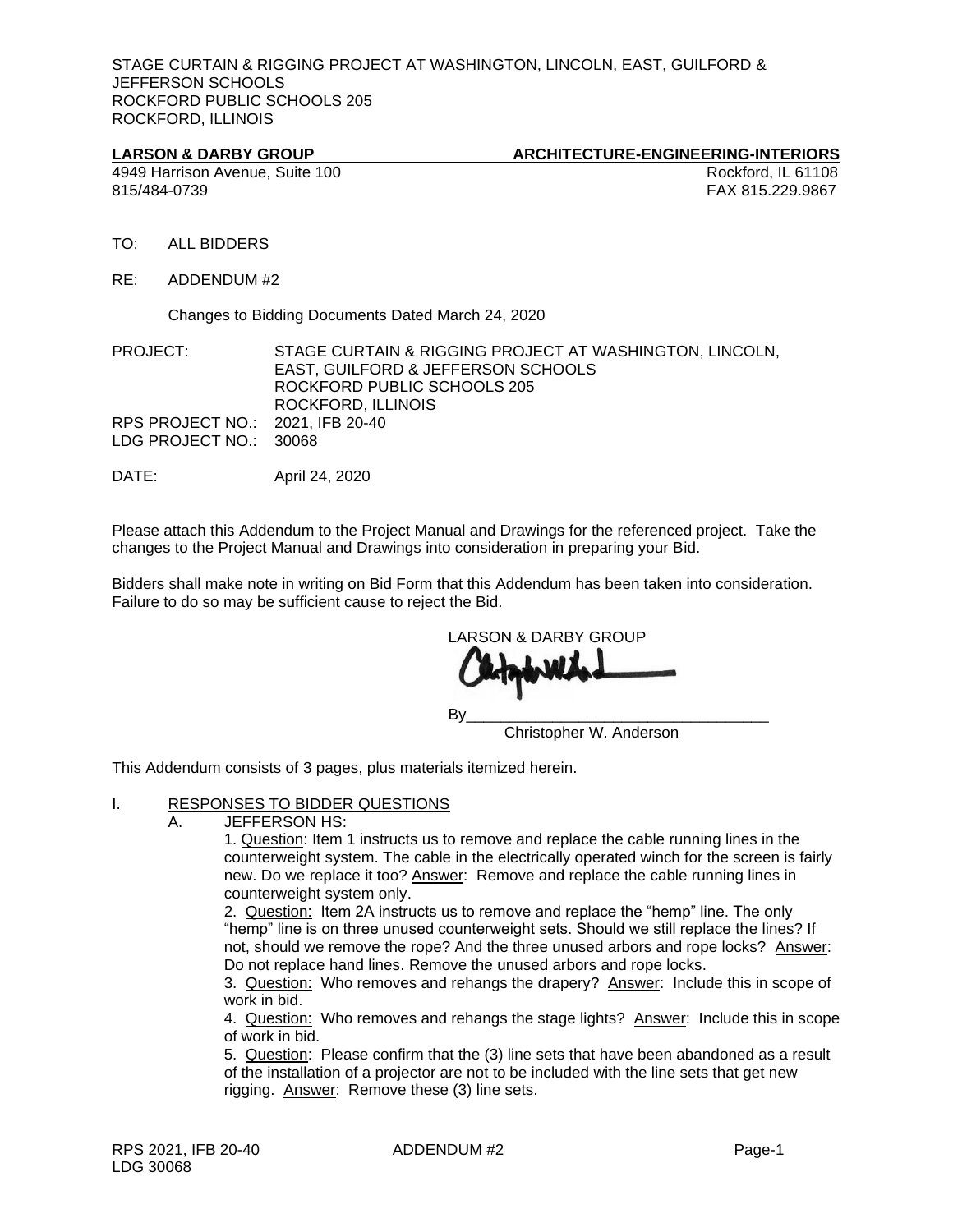6. Question: Please confirm that the (3) line sets that have been abandoned as a result of the installation of a projector are not to have their hand line replaced even though it is currently hemp. Answer: These (3) lines and line sets are being removed.

7. Question: Please confirm that a drivable scissor style personnel lift can be used on the stage floor during the replacement of the rigging cables. Answer: Scissors lift appropriate for use on Stage only. Not to be set on or driven above the Orchestra Pit. 8. Question: Please confirm who is responsible for removing, protecting and reinstalling the existing drapery during the replacement of the rigging. Answer: Include this work in your bid.

9. Question: Please confirm who is responsible for removing, protecting and reinstalling the existing lighting equipment during the replacement of the rigging. Answer: Include this work in your bid.

#### B. GUILFORD HS:

1. Question: Item 2 instructs us to remove and replace a bent arbor. We couldn't find a bent arbor, or an abandoned one. Which set has the problem? Answer: No work is associated with this note.

2. Question: Item 3 instructs us to reanchor the guide wires on the existing tab sets. All four guide wires seemed adequately anchored into the stage deck. Do you want them anchored through the deck to the concrete below? Answer: Leave as anchored into stage deck.

3. Question: Item 3 instructs us to replace a bent batten and track. Can you confirm that the set in question is the stage right tab? Answer: Replace the bent batten and track. 4. Question: Please confirm that there is no existing hemp rope to be replaced as referenced in note 1-A. Answer: Replace existing line sets.

5. Question: Regarding note #2, neither a damaged arbor nor an abandoned arbor could be located. Please confirm that there is no work associated with this note. Answer: No work is associated with this note.

6. Question: Regarding note #3, a disconnected guide wire could not be found. Please confirm that there is no work associated with this note. Answer: No work is associated with this note.

7. Question: Note #4 appears to reference the stage right tab curtain. Please confirm. Answer: Replace the bent batten and pipe

C. EAST HS:

1. Question: Item 1C instructs us to use copper oval sleeves to terminate the cables. Item 2 instructs us to use forged cable clips to terminate the cables. Which do we use? We prefer the copper sleeves. Answer: Use copper sleeves.

2. Question: Item 4 instructs us to move the projection screen to "behind the proscenium valance". Do you mean to move it inside the proscenium arch and abandon the winch that raises and lowers the screen box? If so, who disconnects and reconnects the power for the screen? Or are we to move the winch and screen as far downstage as possible and adjust the positions of the front curtain, teaser and 1E to accommodate the move? If we are moving the winch, who disconnects and reconnects the motor after we move it? Answer: Do not include this work in bid.

3. Question: Who removes and rehangs the drapery? Answer: Include this in scope of work in bid.

4. Question: Who removes and rehangs the stage lights? Answer: Include this in scope of work in bid.

5. Question: Please confirm that the desire is to have the projection screen relocated to within the proscenium opening and attached to the steel structure that forms the opening. Answer: Do not include this work in your bid.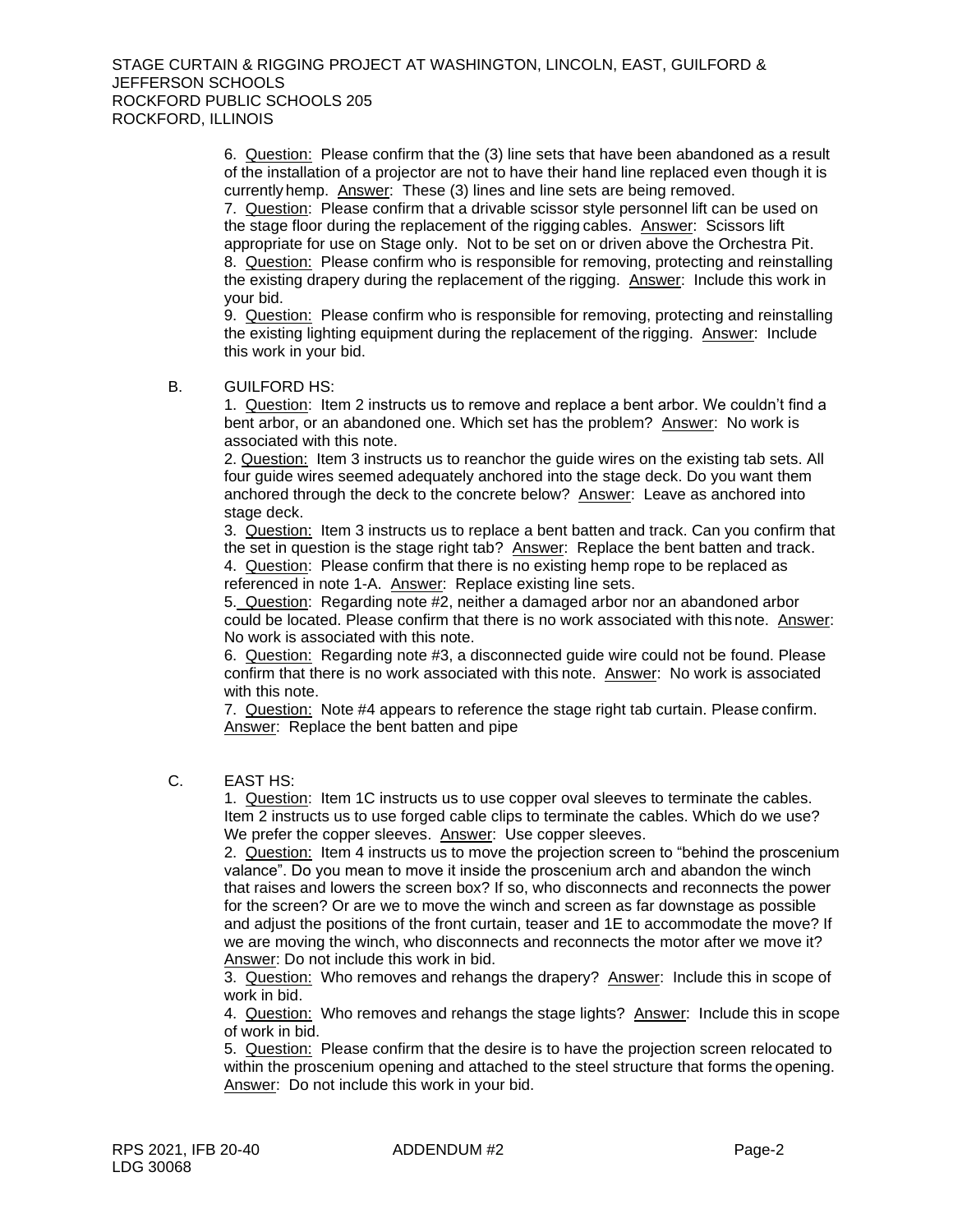#### STAGE CURTAIN & RIGGING PROJECT AT WASHINGTON, LINCOLN, EAST, GUILFORD & JEFFERSON SCHOOLS ROCKFORD PUBLIC SCHOOLS 205 ROCKFORD, ILLINOIS

6. Question: Please confirm whether the existing winch for the projection screen is abandoned in place or dismantled and disposed of once the projection screen is moved. Answer: Do not include this work in your bid.

7. Question: Please confirm who is responsible for removing, protecting and reinstalling the existing drapery during the replacement of the rigging. Answer: Include this work in your bid.

8. Question: Please confirm who is responsible for removing, protecting and reinstalling the existing lighting equipment during the replacement of the rigging. Answer: Include this work in your bid.

#### D. LINCOLN MIDDLE SCHOOL:

1. Question: The anchorages in the ceiling are, we believe, embedded Unistrut. Have they been inspected and certified for the loads the new equipment will impose? Answer: All work should be in accordance with 2015 IBC.

2. Question: Item 7 instructs us to "trim the two linesets for border curtains that are on sandbags". The lines are the same "hemp" that we are to replace elsewhere. This line should be replaced as it is old and rotted. Also the pulleys are elderly and in bad shape. Can we dead hang these two sets to match the rest of the work? Answer: Dead hang these sets.

3. Question: Item 8 instructs us to reterminate the cable on the hand winch set. That winch has a long history of run aways all over the country. It should be removed. The pulleys are also in bad shape. Can we dead hang this set to match the rest of the rigging? For liability reasons, we cannot perform any work on this set. Answer: Dead hang this line set.

4. Question: Please confirm that note #7 directs the contractor to dead hang the (2) border curtain line sets and dismantle and dispose of the existing sandbag and pulley system. Answer: This is correct.

5. Question: General note #8 directs the contractor to re-terminate the cable on the existing hand winch. Please note that IWEISS is not willing to make repairs to the existing hand winch system. It does not meet current industry standards for overhead lifting. IWEISS is only willing to dead hang the stage electric and dismantle and dispose of the existing hand winch system or replace the existing hand winch system with new equipment that meets current standards. Please confirm this is acceptable for bidding purposes. Answer: For this scope of work, dead hang the stage electric and dismantle and dispose of existing hand winch system.

#### E. WASHINGTON ELEMENTARY SCHOOL:

1. Question: Please reference the "code" that is mentioned in general note #6. Answer: Reference to IBC 2015 codes.

2. Question: General note #11 states "carriers are to be added" however general note #6 states "replace all curtain track and pipes". Please confirm that all curtain track and pipe is to be replaced. Answer: All curtain track and pipes are to be replaced. 3. Question: General note #9 references an existing tack strip. There is not an existing tack strip. The main valance is tied to a pipe. Please confirm that a new tack strip isnot required. Answer: No new tack strip is required. Provide new Proscenium valance and rigging as scope of work.

#### II. ADDITIONS OR CHANGES TO THE PROJECT MANUAL

#### BID OFFER FORM

A. Revised BID OFFER FORM, incorporating addition of a General Contingency Allowance of \$10,000.00, is issued herewith.

#### END OF ADDENDUM #2

RPS 2021, IFB 20-40 ADDENDUM #2 Page-3 LDG 30068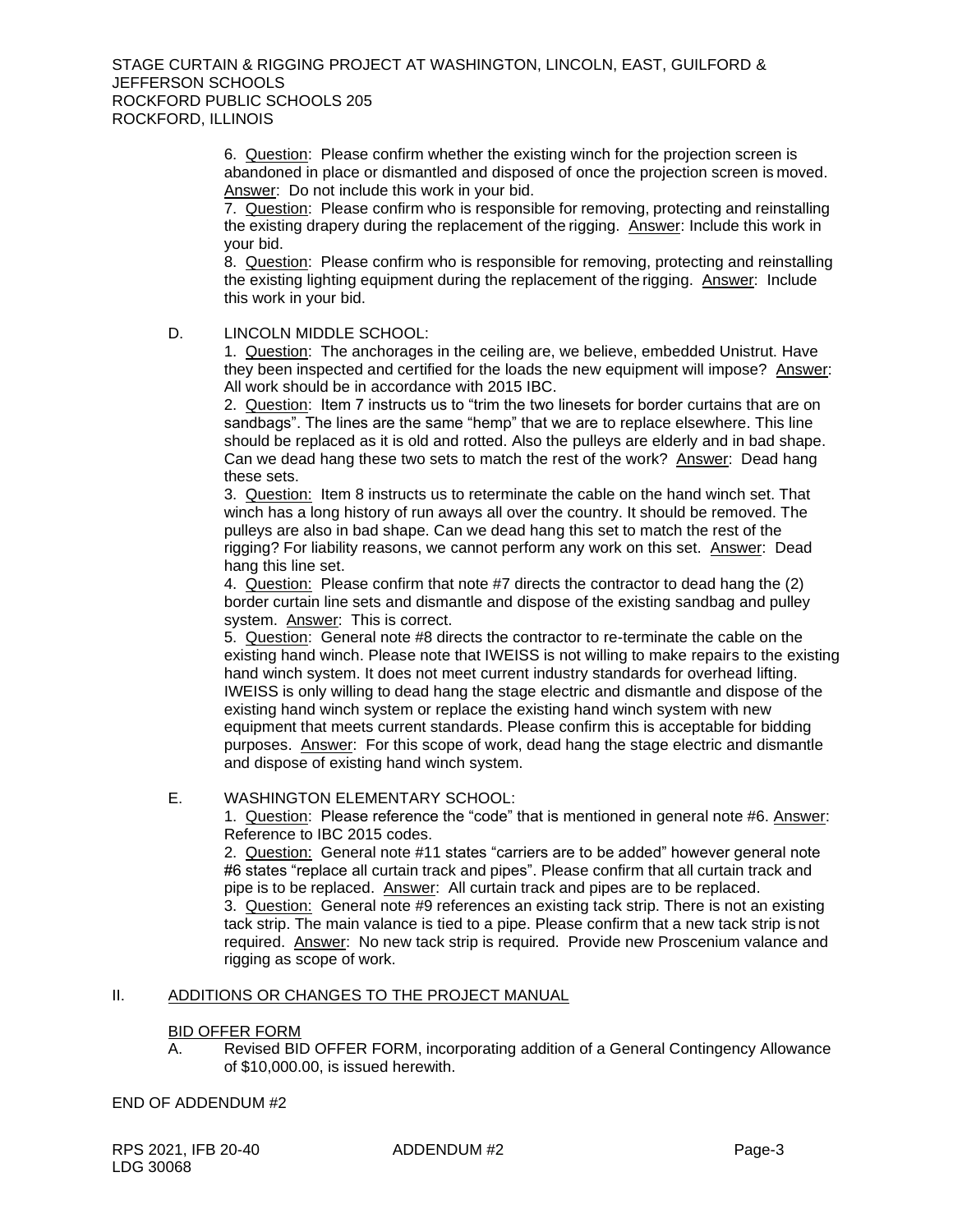# BID OFFER FORM

#### Bid # 20-40 STAGE CURTAIN & RIGGING PROJECT AT WASHINGTON, LINCOLN, EAST, GUILFORD, & JEFFERSON SCHOOLS, for ROCKFORD PUBLIC SCHOOLS DISTRICT 205.

BID SUBMITTED BY:

Date: April 30, 2020

The undersigned, having become familiar with the local conditions affecting cost of work and with the Bidding Documents, including the advertisement of the Invitation for Bid, the Instructions and Supplementary Instructions to Bidders, this Bid Offer Form, the General and Supplementary Conditions, the Drawings and Specifications, and Addenda issued thereto, as prepared and issued by the Board of Education of Rockford School District No. 205, Winnebago and Boone Counties, Illinois hereby agrees to furnish all labor, material and equipment necessary to do the Work required for the project and IFB identified above, for the amount shown below:

#### **Note: Contractor to write "No Bid" in the dollar amount section for any line items not bid.**

#### **BASE BID:**

A. WASHINGTON ELEMENTARY SCHOOL:

|                           | $DOLLARS$ (\$        |  |
|---------------------------|----------------------|--|
| B. LINCOLN MIDDLE SCHOOL: |                      |  |
|                           | $\text{DOLLARS}$ (\$ |  |
| C. EAST HIGH SCHOOL:      |                      |  |
|                           | $DOLLARS$ (\$        |  |
| D. GUILFORD HIGH SCHOOL:  |                      |  |
|                           | $DOLLARS$ (\$        |  |
| E. JEFFERSON HIGH SCHOOL: |                      |  |
|                           |                      |  |
|                           |                      |  |

F. GENERAL CONTINGENCY ALLOWANCE: (\$10,000.00)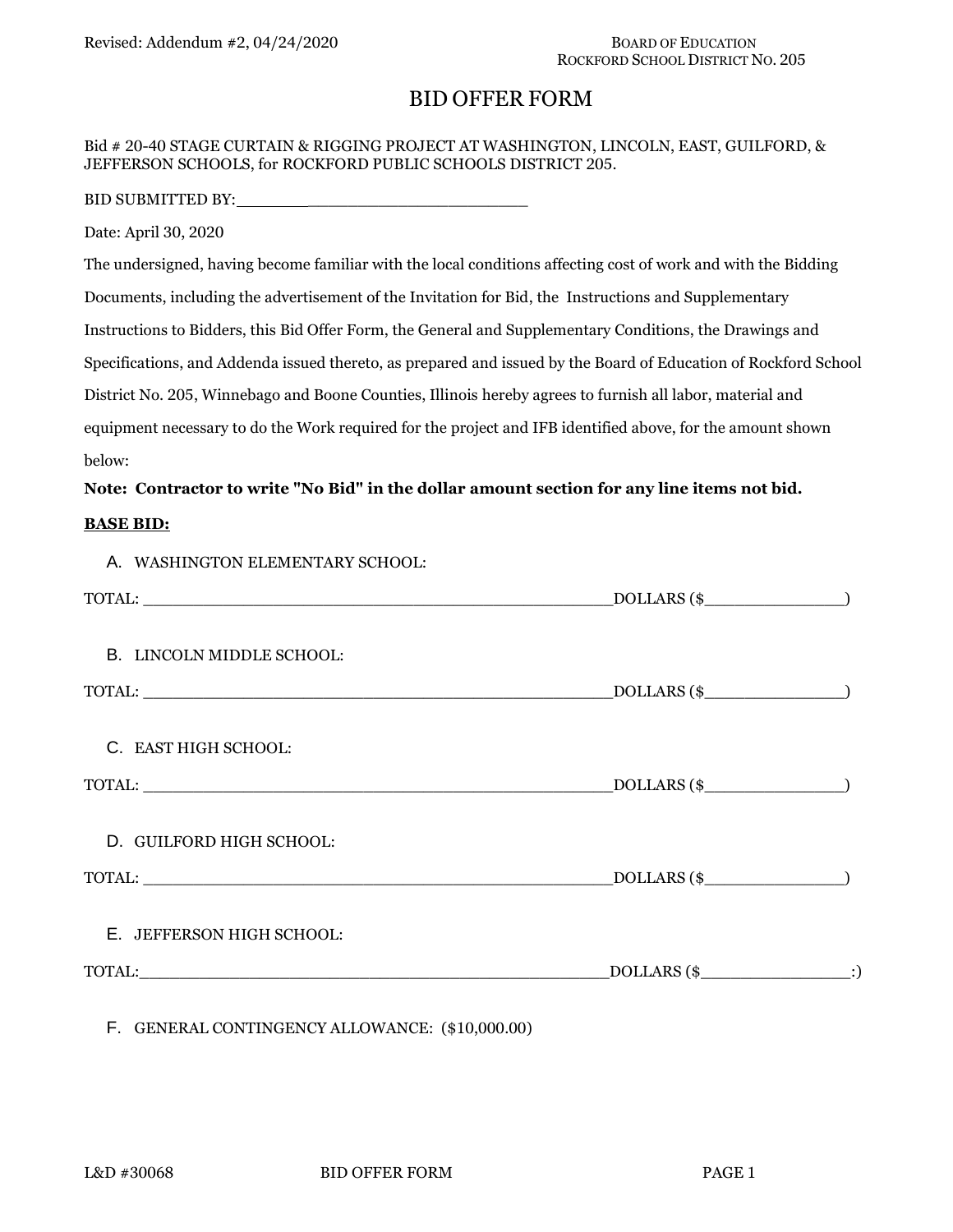# BID OFFER FORM

#### **TOTAL ALL SCHOOLS, PLUS GENERAL CONTINGENCY ALLOWANCE:**

| DOLLARS(\$ |  |  |
|------------|--|--|

**\_\_\_\_\_\_\_\_\_\_\_\_\_\_\_\_\_\_\_\_\_\_\_\_\_\_\_\_\_\_\_\_\_\_\_\_\_\_\_\_\_\_\_\_\_\_\_\_\_\_\_\_\_\_\_\_\_\_\_\_\_\_\_\_\_\_\_\_\_\_**

#### **ALTERNATE BIDS:**

State the amount to be added to or deducted from the Base Bid when Work shown or specified Under the Alternate Bids is accepted and incorporated in the Contract.

**ALTERNATE BID NO. 1:** Replace all stage curtains and curtain rigging at Washington Elementary School as per the Basis of Design materials and fabrication methods indicated in Specifications. Base bid: Do not replace stage curtains and curtain rigging. Alternate bid: Replace all stage curtains and curtain rigging.

|                                                                            | $DOLLARS$ (\$ |
|----------------------------------------------------------------------------|---------------|
| <b>ADDENDA RECEIVED</b>                                                    |               |
| The undersigned acknowledges receipt of Addenda _____ to ______ inclusive. |               |
| PRE-BID MEETING ATTENDANCE                                                 |               |
|                                                                            |               |
| <b>SITE VISIT</b>                                                          |               |
| Existing premises and conditions were checked by an on-site inspection on  |               |

#### **CONTRACTOR'S QUALIFICATION STATEMENT**

A fully completed AIA Document A305-1986 Contractor's Qualification Statement is **required** AND MUST BE SUBMITTED WITH THE BID. Include at least three references from projects completed in the past five (5) years with phone number, date of completion, description of work, and project architect (or engineer) contact name with phone number. Projects must be similar to the scope of this bid, and the bidder must have acted in the capacity of prime or general contractor.

Contractor has adequate equipment to perform the work properly and expeditiously: \_\_ Yes \_\_ No.

#### **COMMENCEMENT AND COMPLETION OF CONTRACT**

The undersigned agrees, if awarded the Contract, to commence the contract work within five (5) days of receipt of Order to Proceed or if required, upon execution of a formal written contract and to complete said Work within the specified completion time. The undersigned further agrees to execute the Contract, furnish satisfactory performance and payment bond as well as insurance coverage, as specified in strict accordance with the Contract Documents.

| Date of Commencement of Construction: | May 13, 2020             |
|---------------------------------------|--------------------------|
| Date of Substantial Completion:       | <b>August 21st, 2020</b> |
| Date of Final Completion:             | <b>August 28th, 2020</b> |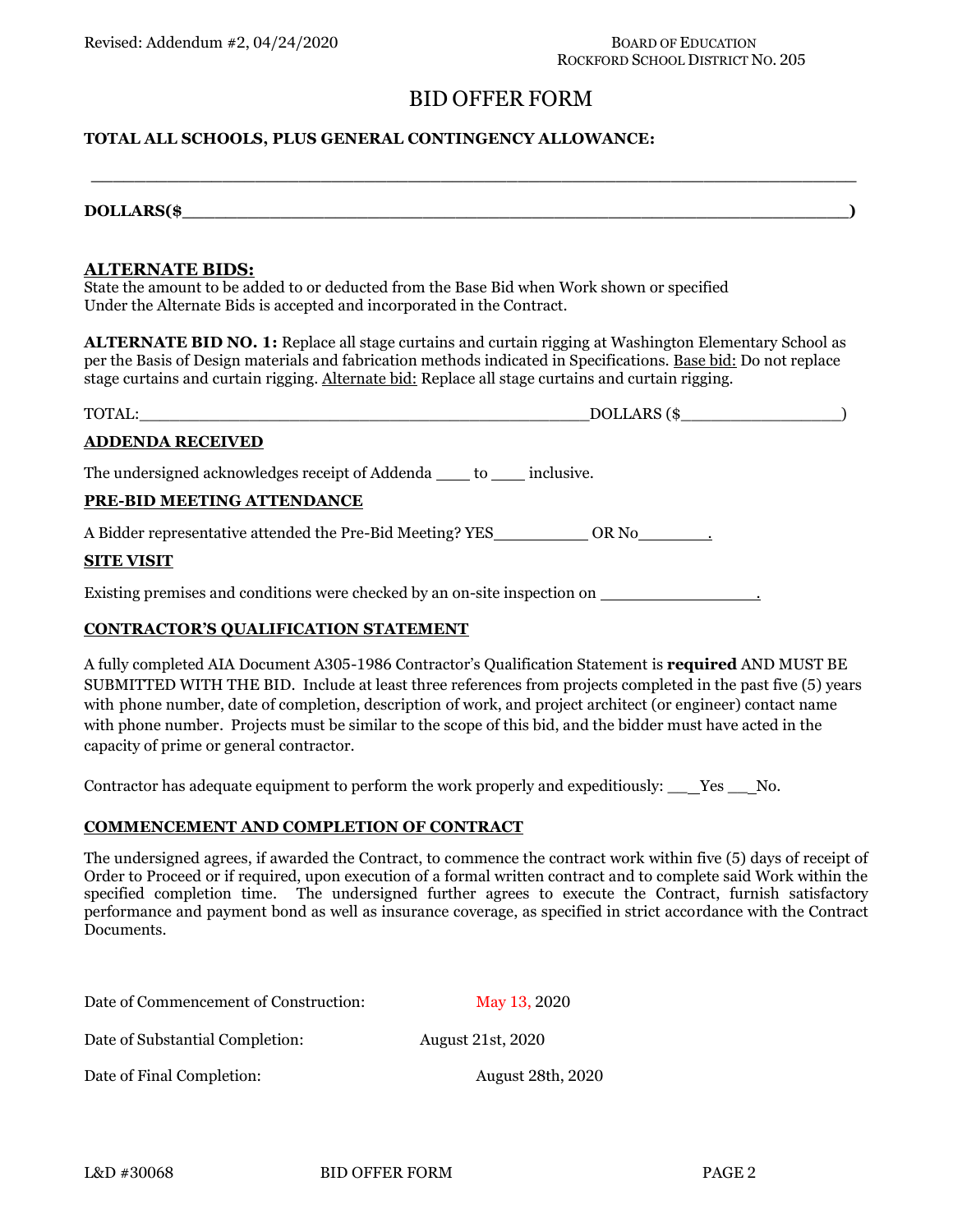# ROCKFORD SCHOOL DISTRICT NO. 205

# BID OFFER FORM

| BIDDER:       |                                                                                                                                                                                                                                                                                                                                                                                                                                                                                                                                                                                                                                          |       |                                                                                                                                                                                                                                                                                                                                                               |
|---------------|------------------------------------------------------------------------------------------------------------------------------------------------------------------------------------------------------------------------------------------------------------------------------------------------------------------------------------------------------------------------------------------------------------------------------------------------------------------------------------------------------------------------------------------------------------------------------------------------------------------------------------------|-------|---------------------------------------------------------------------------------------------------------------------------------------------------------------------------------------------------------------------------------------------------------------------------------------------------------------------------------------------------------------|
|               |                                                                                                                                                                                                                                                                                                                                                                                                                                                                                                                                                                                                                                          |       | (Corporation) (Partnership) (Individual) Circle One                                                                                                                                                                                                                                                                                                           |
|               | $\large \bf Address \underline{\hspace{1cm}} \underline{\hspace{1cm}} \underline{\hspace{1cm}} \underline{\hspace{1cm}} \underline{\hspace{1cm}} \underline{\hspace{1cm}} \underline{\hspace{1cm}} \underline{\hspace{1cm}} \underline{\hspace{1cm}} \underline{\hspace{1cm}} \underline{\hspace{1cm}} \underline{\hspace{1cm}} \underline{\hspace{1cm}} \underline{\hspace{1cm}} \underline{\hspace{1cm}} \underline{\hspace{1cm}} \underline{\hspace{1cm}} \underline{\hspace{1cm}} \underline{\hspace{1cm}} \underline{\hspace{1cm}} \underline{\hspace{1cm}} \underline{\hspace{1cm}} \underline{\hspace{1cm}} \underline{\hspace{1$ |       |                                                                                                                                                                                                                                                                                                                                                               |
|               |                                                                                                                                                                                                                                                                                                                                                                                                                                                                                                                                                                                                                                          |       |                                                                                                                                                                                                                                                                                                                                                               |
|               | City                                                                                                                                                                                                                                                                                                                                                                                                                                                                                                                                                                                                                                     | State | Zip Code                                                                                                                                                                                                                                                                                                                                                      |
|               | Phone No.                                                                                                                                                                                                                                                                                                                                                                                                                                                                                                                                                                                                                                |       | Email address                                                                                                                                                                                                                                                                                                                                                 |
|               | BIDDER FEIN/SSN NO.                                                                                                                                                                                                                                                                                                                                                                                                                                                                                                                                                                                                                      |       |                                                                                                                                                                                                                                                                                                                                                               |
|               |                                                                                                                                                                                                                                                                                                                                                                                                                                                                                                                                                                                                                                          |       |                                                                                                                                                                                                                                                                                                                                                               |
|               |                                                                                                                                                                                                                                                                                                                                                                                                                                                                                                                                                                                                                                          |       | Print name                                                                                                                                                                                                                                                                                                                                                    |
|               |                                                                                                                                                                                                                                                                                                                                                                                                                                                                                                                                                                                                                                          |       |                                                                                                                                                                                                                                                                                                                                                               |
|               | Subscribed and sworn to before this ____ day of ________________________________.                                                                                                                                                                                                                                                                                                                                                                                                                                                                                                                                                        |       |                                                                                                                                                                                                                                                                                                                                                               |
| Notary Public |                                                                                                                                                                                                                                                                                                                                                                                                                                                                                                                                                                                                                                          |       |                                                                                                                                                                                                                                                                                                                                                               |
|               | My commission expires:                                                                                                                                                                                                                                                                                                                                                                                                                                                                                                                                                                                                                   |       |                                                                                                                                                                                                                                                                                                                                                               |
|               | <b>BID DEPOSIT CERTIFICATION</b>                                                                                                                                                                                                                                                                                                                                                                                                                                                                                                                                                                                                         |       |                                                                                                                                                                                                                                                                                                                                                               |
|               |                                                                                                                                                                                                                                                                                                                                                                                                                                                                                                                                                                                                                                          |       | A Bid Deposit is required in the amount of 5% of the total Bid including Alternate Bids. This Bid Deposit is to be a<br>Bid Bond, Bank Draft or Certified Check made payable to the "Rockford School District No. 205", as a guarantee<br>that if awarded all or part of the Bid, the firm will enter into a contract to perform with the Board of Education. |
|               | Amount of Total Bid                                                                                                                                                                                                                                                                                                                                                                                                                                                                                                                                                                                                                      |       | $\frac{1}{2}$                                                                                                                                                                                                                                                                                                                                                 |
|               |                                                                                                                                                                                                                                                                                                                                                                                                                                                                                                                                                                                                                                          |       | Amount of Bank draft or Certified Check \$                                                                                                                                                                                                                                                                                                                    |
|               |                                                                                                                                                                                                                                                                                                                                                                                                                                                                                                                                                                                                                                          |       |                                                                                                                                                                                                                                                                                                                                                               |
|               | Signature of Bidder or Authorized Agent                                                                                                                                                                                                                                                                                                                                                                                                                                                                                                                                                                                                  |       |                                                                                                                                                                                                                                                                                                                                                               |
|               |                                                                                                                                                                                                                                                                                                                                                                                                                                                                                                                                                                                                                                          |       |                                                                                                                                                                                                                                                                                                                                                               |
|               | <b>SUBCONTRACTOR LISTING</b>                                                                                                                                                                                                                                                                                                                                                                                                                                                                                                                                                                                                             |       |                                                                                                                                                                                                                                                                                                                                                               |
| 1.            | Pursuant to bidding requirements for the Work:                                                                                                                                                                                                                                                                                                                                                                                                                                                                                                                                                                                           |       |                                                                                                                                                                                                                                                                                                                                                               |
|               | ADDITIONAL SHEETS AS NECESSARY.                                                                                                                                                                                                                                                                                                                                                                                                                                                                                                                                                                                                          |       | The Bidder, for portions of the Work equaling or exceeding $\frac{1}{2}$ of 1% of the total Contract Sum, proposes<br>to use the following Subcontractors. The Bidder proposes to perform all other portions of the Work with<br>its own forces. The District reserves the right to qualify all Subcontractors. COPY AND ATTACH                               |
| 2.            | Portion of the Work                                                                                                                                                                                                                                                                                                                                                                                                                                                                                                                                                                                                                      |       | <b>Subcontractor Name and Address</b>                                                                                                                                                                                                                                                                                                                         |

\_\_\_\_\_\_\_\_\_\_\_\_\_\_\_\_\_\_\_\_\_\_\_\_\_\_\_ \_\_\_\_\_\_\_\_\_\_\_\_\_\_\_\_\_\_\_\_\_\_\_\_\_\_\_\_\_\_\_\_\_\_\_\_

\_\_\_\_\_\_\_\_\_\_\_\_\_\_\_\_\_\_\_\_\_\_\_\_\_\_\_\_\_\_\_\_\_\_\_\_